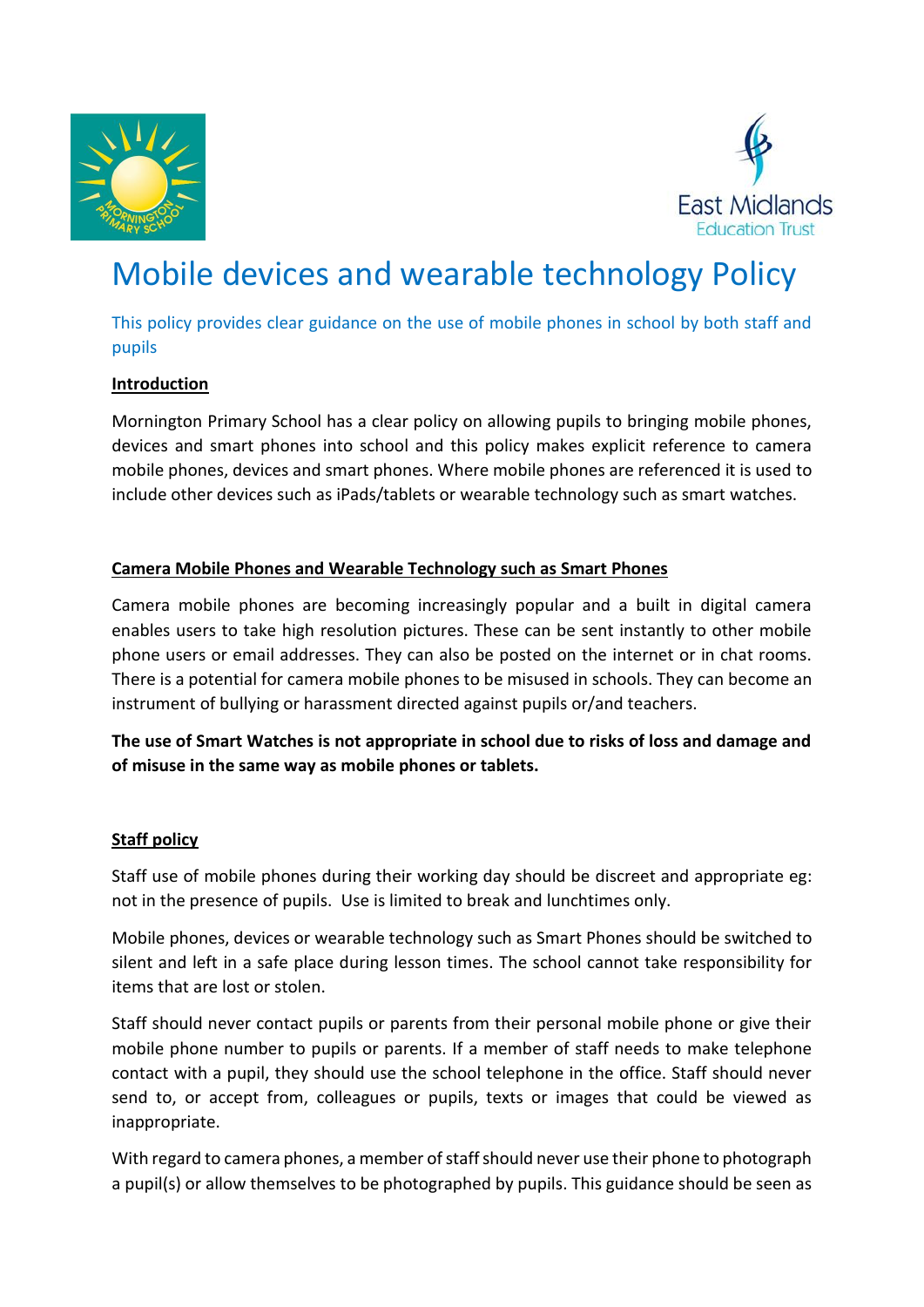a safeguard for members of staff, the school and the Local Authority. Staff should understand that failure to comply with the policy is likely to result in the enforcement of the Whistleblowing policy and associated procedures.

### **Parent, Visitors or Volunteers In School Policy**

At events such as performances, parents are not permitted to take photographs or films of children who are not their own. There will be certain events where it is not possible to take photographs or films of just their own children without capturing others. When this occurs, a member of staff will state this clearly before the event begins.

Adults either in school or accompanying children on school trips should not use their cameras or mobile phone cameras to take pictures of or film pupils. If parents who accompany children on a school trip are asked by the teacher to take photos as a record of the educational visit, they will be issued with a school camera.

Adults, visitors or volunteers in school should only use their mobile phone within the confines of the school office or staff room. Personal cameras and mobile phone cameras should not be used to take pictures or films of children or information about children.

## **Pupil Policy**

We fully acknowledge a parent's right to allow their child to bring a mobile phone or Smart Watch or other types of wearable technology to school if they walk to and from school without adult supervision. They must not however be used in any capacity within the hours of the school day. When a child needs to bring a phone into school, the permission form must be completed

[https://forms.office.com/Pages/ResponsePage.aspx?id=v7klnSUGWUij7EhaSp\\_3dV2afg1S6k](https://forms.office.com/Pages/ResponsePage.aspx?id=v7klnSUGWUij7EhaSp_3dV2afg1S6kdBgMRH3Q3TJ1tUNEtBOUo1OENZQUNZWkpIQU03Sk9KUUhORC4u) [dBgMRH3Q3TJ1tUNEtBOUo1OENZQUNZWkpIQU03Sk9KUUhORC4u](https://forms.office.com/Pages/ResponsePage.aspx?id=v7klnSUGWUij7EhaSp_3dV2afg1S6kdBgMRH3Q3TJ1tUNEtBOUo1OENZQUNZWkpIQU03Sk9KUUhORC4u)

(see link) by the parent and the phone must be handed to the office, who will securely store them, at the start of the day and collected at the end of the day. Devices should be turned off before handing them in. *Parents are advised that Mornington accepts no liability for the loss or damage to mobile phones and other smart devices which are brought into school or school grounds.* 

The school has the right to confiscate or search a device if it is believed to have violated safeguarding protocols. In the unlikely event of needing to do this, we will endeavour to contact a parent or carer. As part of this agreement, your child should agree to turn on and unlock the device if required by a member of staff.

Where a pupil is found by a member of staff to be using a personal smart device such as a mobile phone, it will be confiscated from the pupil, handed to a member of the office team who will record the name of the pupil and attach it to the phone. The mobile phone will be stored by the school office. The pupil may collect the phone at the end of the school day. A letter will be sent home to parents requesting that a permission slip be returned the next day.